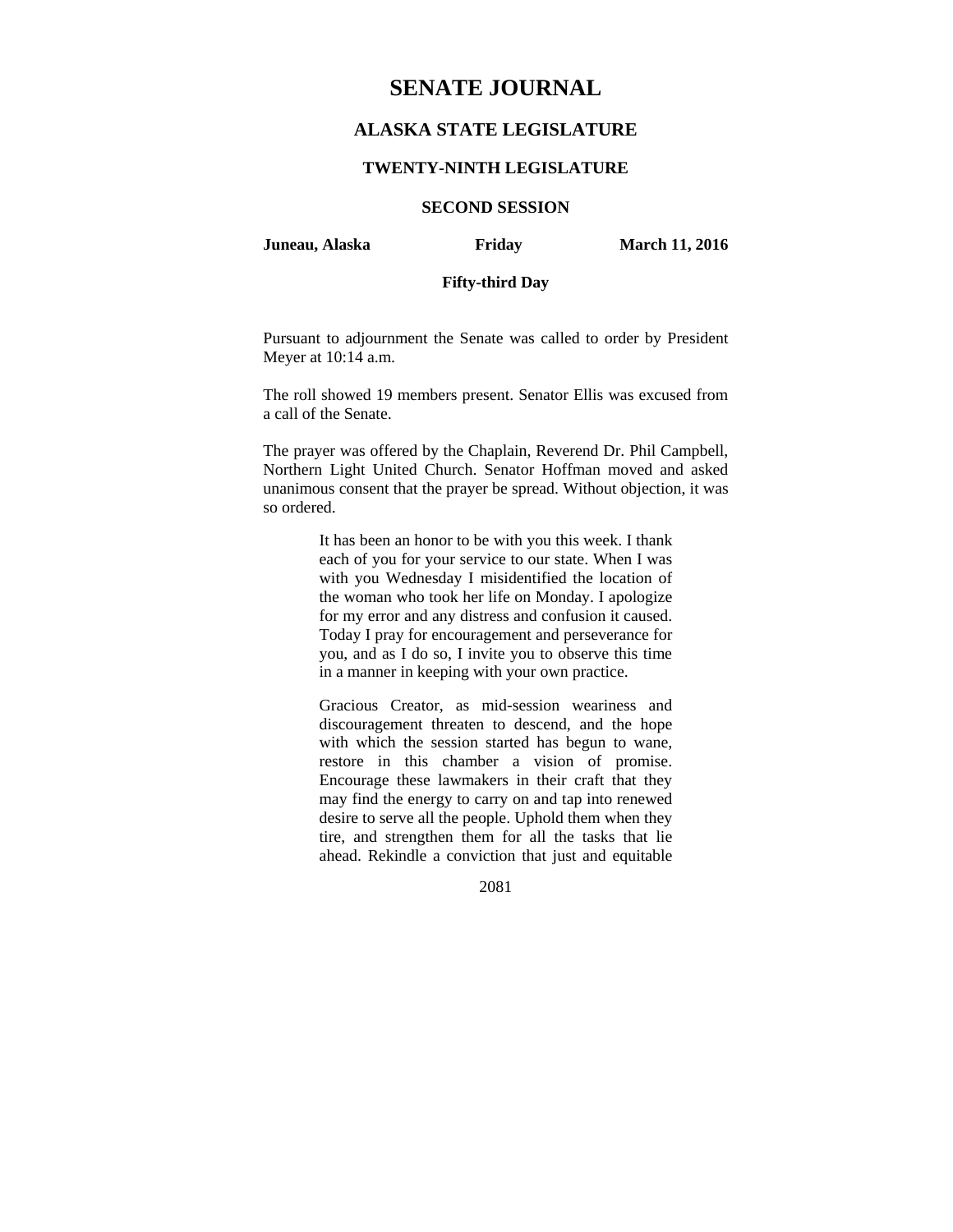solutions can be found to our state's many challenges. And now, O God, I pray that the gift of this day will bring progress, and that the weekend that beckons will bring rest and renewal. Amen.

Senator Stevens led the Senate in the Pledge of Allegiance.

#### **Certification**

Senator Coghill moved and asked unanimous consent that the journals for the fifty-first and fifty-second legislative days be approved as certified by the Secretary. Without objection, it was so ordered.

# **Citations**

Senator Coghill moved and asked unanimous consent that the following citation be made a special order of business. Without objection, it was so ordered.

#### **Special Order of Business**

In Memoriam - Nicole Leman

Senator(s) Costello, Wielechowski, Meyer, Bishop, Coghill, Dunleavy, Egan, Ellis, Gardner, Giessel, Hoffman, Huggins, Kelly, MacKinnon, McGuire, Micciche, Olson, Stedman, Stevens, Stoltze Representative(s) LeDoux, Claman

Senator Coghill moved and asked unanimous consent that the citation be adopted. Without objection, the citation was adopted and referred to the Secretary for transmittal.

#### **Messages from the House**

Message dated March 10 was read stating the House passed and transmitted for consideration: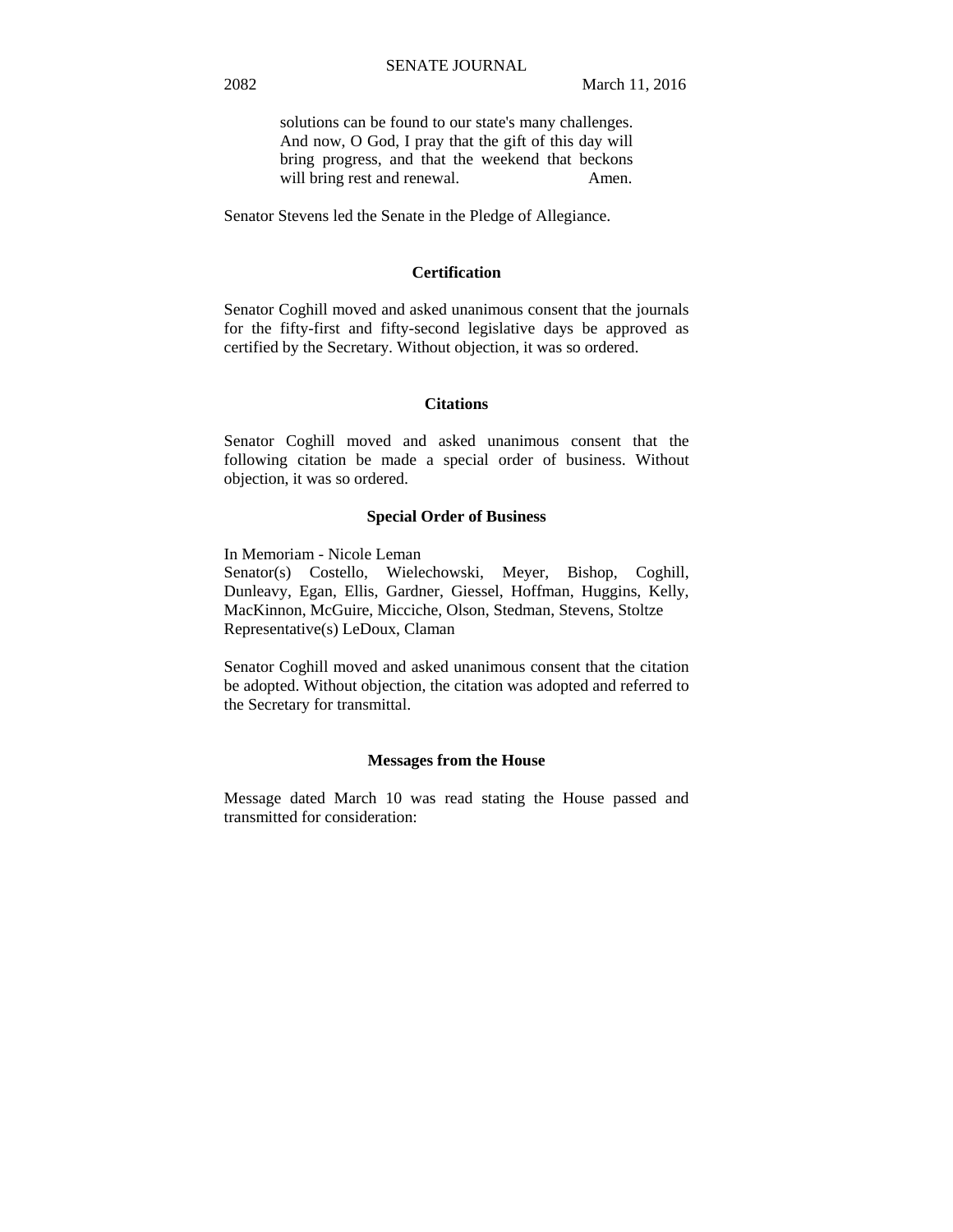# **First Reading and Reference of House Bills**

#### **HB 256**

CS FOR HOUSE BILL NO. 256(FIN) BY THE HOUSE FINANCE COMMITTEE, entitled:

> "An Act making appropriations for the operating and loan program expenses of state government and for certain programs; capitalizing funds; amending appropriations; repealing appropriations; making supplemental appropriations; and providing for an effective date."

was read the first time and referred to the Finance Committee.

#### **HB 257**

CS FOR HOUSE BILL NO. 257(FIN) BY THE HOUSE FINANCE COMMITTEE, entitled:

> "An Act making appropriations for the operating and capital expenses of the state's integrated comprehensive mental health program; making supplemental appropriations; and providing for an effective date."

was read the first time and referred to the Finance Committee.

#### **Standing Committee Reports**

Report dated March 9 was read stating:

In accordance with AS 39.05.080, the Resources Committee reviewed the following and recommends the appointments be forwarded to a joint session for consideration:

# **Board of Fisheries**

Robert Ruffner – Soldotna Alan Cain – Anchorage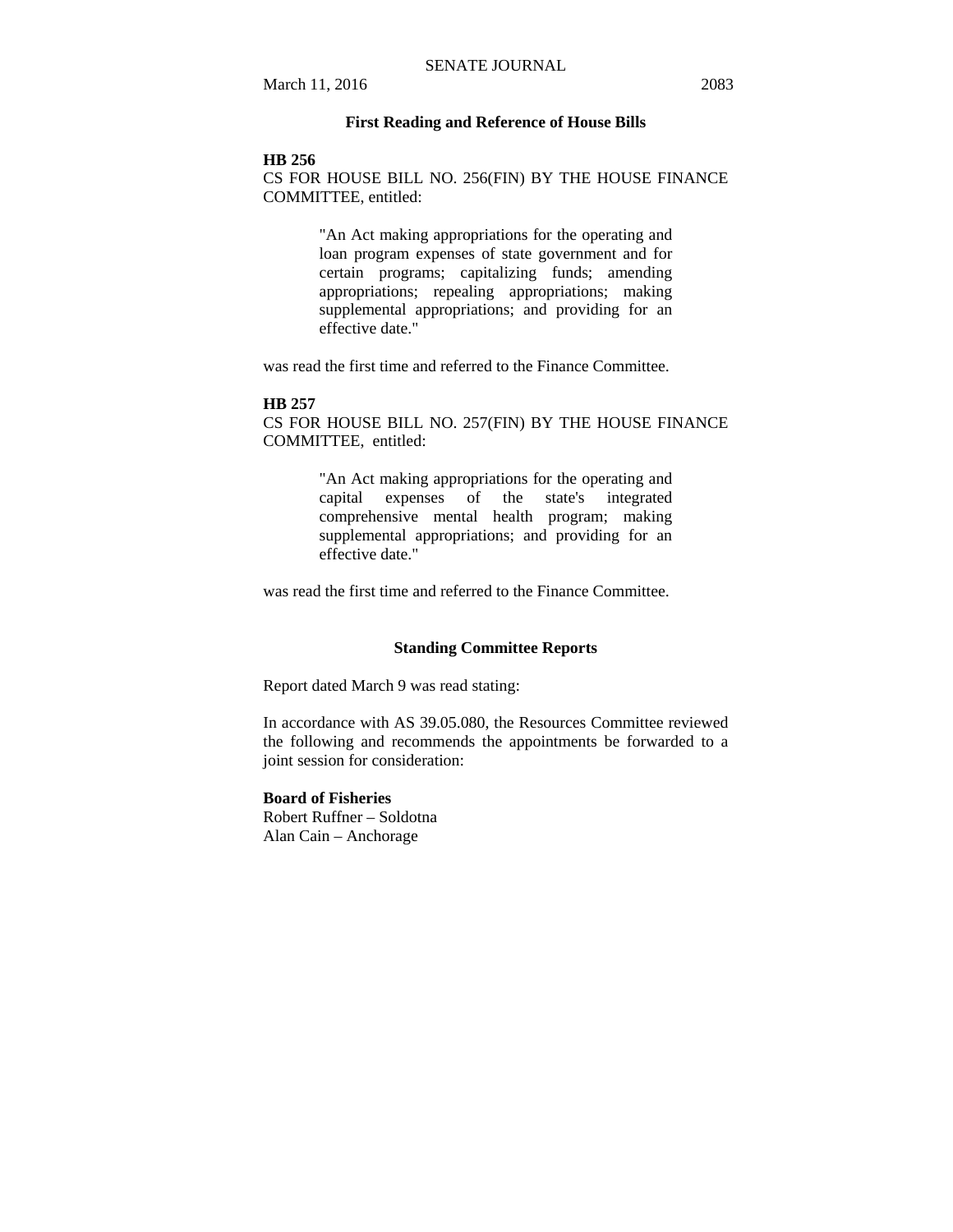This does not reflect an intent by any of the members to vote for or against the confirmation of the individuals during any further sessions.

Signing the report: Senator Giessel, Chair; Senators Costello, Wielechowski, Micciche, Stedman, Stoltze.

#### **SB 168**

The Labor and Commerce Committee considered SENATE BILL NO. 168 "An Act relating to the membership of the Board of Barbers and Hairdressers." Signing do pass: Senator Costello, Chair; Senators Giessel, Meyer, Stevens.

The following fiscal information was published today:

Fiscal Note No. 1, Department of Commerce, Community and Economic Development

The bill was referred to the Finance Committee.

#### **SB 180**

The Judiciary Committee considered SENATE BILL NO. 180 "An Act relating to the temporary delegation by a parent or guardian of powers related to a child; relating to adoption; and relating to the distribution to a parent or guardian in a child protection situation of information on family support services" and recommended it be replaced with

> CS FOR SENATE BILL NO. 180(JUD) "An Act relating to the temporary delegation by a parent or guardian of powers related to a child; relating to adoption; relating to nonprofit organizations that provide certain assistance to parents; relating to the distribution to a parent or guardian in a child protection situation of information on family support services; and providing for an effective date."

Signing no recommendation: Senator McGuire; Chair; Senators Micciche, Wielechowski. Signing do pass: Senator Coghill.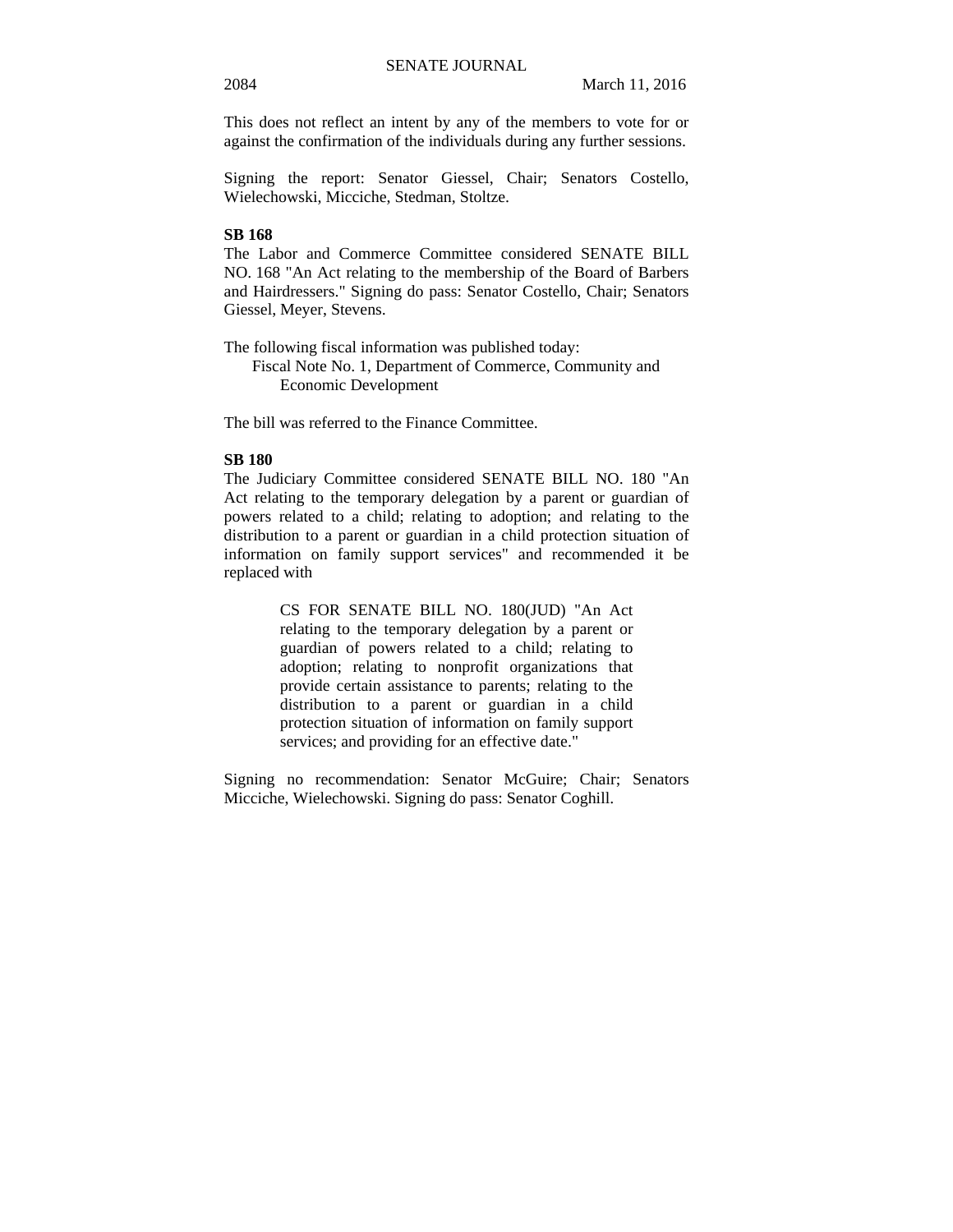The following fiscal information was published today: Fiscal Note No. 1, zero, Department of Health and Social Services

The bill was referred to the Rules Committee.

# **Introduction and Reference of Senate Resolutions**

#### **SR 5**

SENATE RESOLUTION NO. 5 BY THE SENATE RESOURCES COMMITTEE,

Opposing the recent decisions of the Obama Administration to cancel future lease sales in the Chukchi and Beaufort Seas; urging the United States Department of the Interior to continue including the Chukchi Sea and Beaufort Sea lease sales in the 2017-2022 Outer Continental Shelf Oil and Gas Leasing Program; and urging the Obama Administration to support ongoing efforts to develop offshore oil and gas in the Arctic Outer Continental Shelf responsibly and to acknowledge the support of Alaskans.

was read the first time and held on the Secretary's desk.

#### **Introduction and Reference of Senate Bills**

#### **SB 203**

SENATE BILL NO. 203 BY THE SENATE JUDICIARY COMMITTEE, entitled:

"An Act relating to overtime pay eligibility for medical care providers employed by common air carriers or by carriers that transport mail by air for the federal government and to overtime pay eligibility for flight crews and medical care providers employed by air ambulance service providers."

was read the first time and referred to the Labor and Commerce Committee.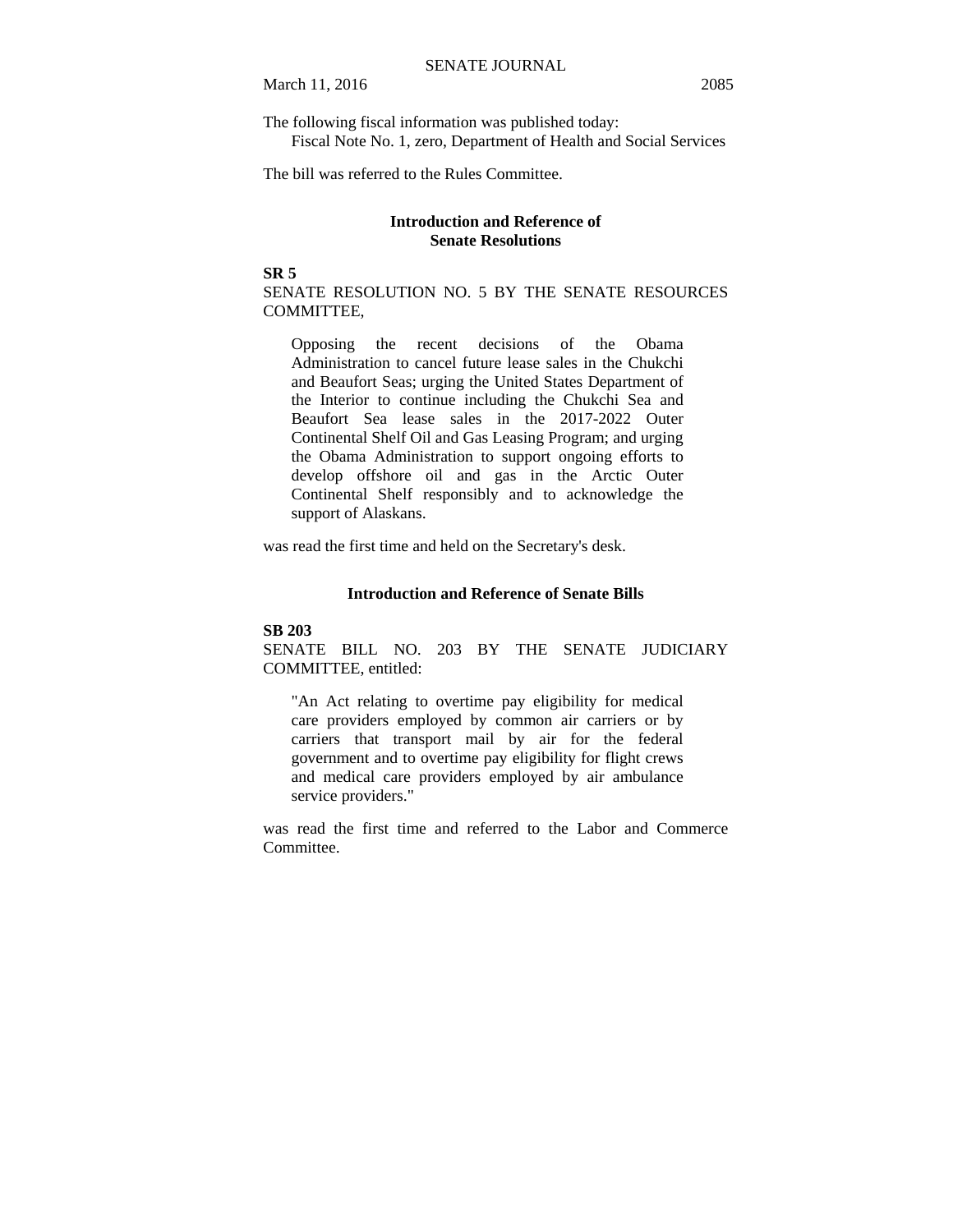#### **Consideration of the Calendar**

#### **Third Reading of Senate Bills**

#### **SB 74**

CS FOR SENATE BILL NO. 74(FIN) "An Act relating to diagnosis, treatment, and prescription of drugs without a physical examination by a physician; relating to the delivery of services by a licensed professional counselor, marriage and family therapist, psychologist, psychological associate, and social worker by audio, video, or data communications; relating to the duties of the State Medical Board; relating to limitations of actions; establishing the Alaska Medical Assistance False Claim and Reporting Act; relating to medical assistance programs administered by the Department of Health and Social Services; relating to the controlled substance prescription database; relating to the duties of the Board of Pharmacy; relating to the duties of the Department of Commerce, Community, and Economic Development; relating to accounting for program receipts; relating to public record status of records related to the Alaska Medical Assistance False Claim and Reporting Act; establishing a telemedicine business registry; relating to competitive bidding for medical assistance products and services; relating to verification of eligibility for public assistance programs administered by the Department of Health and Social Services; relating to annual audits of state medical assistance providers; relating to reporting overpayments of medical assistance payments; establishing authority to assess civil penalties for violations of medical assistance program requirements; relating to seizure and forfeiture of property for medical assistance fraud; relating to the duties of the Department of Health and Social Services; establishing medical assistance demonstration projects; relating to Alaska Pioneers' Homes and Alaska Veterans' Homes; relating to the duties of the Department of Administration; relating to the Alaska Mental Health Trust Authority; relating to feasibility studies for the provision of specified state services; amending Rules 4, 5, 7, 12, 24, 26, 27, 41, 77, 79, 82, and 89, Alaska Rules of Civil Procedure, and Rule 37, Alaska Rules of Criminal Procedure; and providing for an effective date" was read the third time.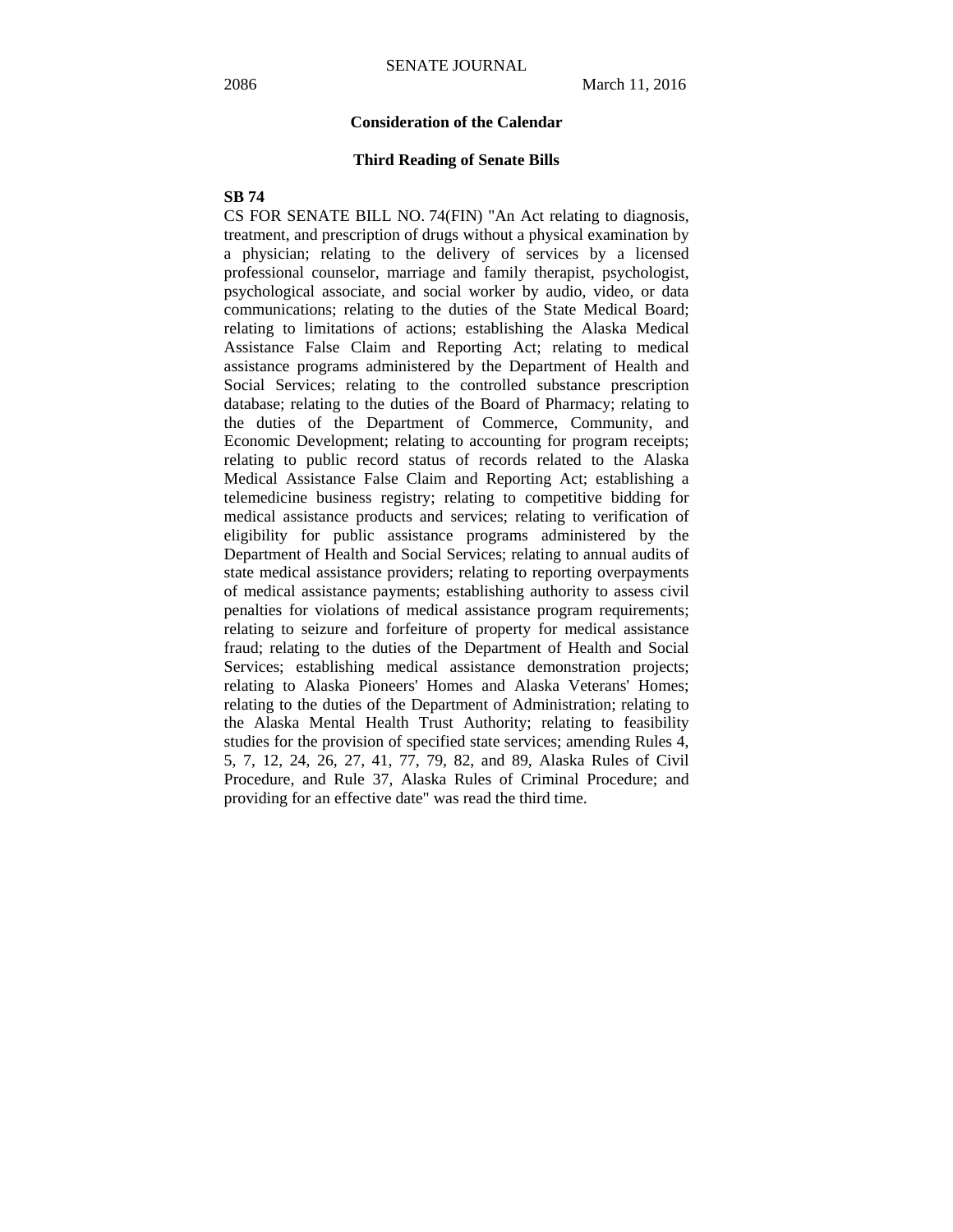March 11, 2016 2087

Senator Micciche moved that the bill be returned to second reading for the purpose of a specific amendment, that being Amendment No. 1. Without objection, the bill was returned to second reading.

Senator Micciche offered Amendment No. 1:

Page 5, line 2, following "substance": Insert "or botulinum toxin"

Page 5, line 3, following "substance": Insert "or botulinum toxin"

Page 5, line 6: Delete "(b)" Insert "(a)"

Page 5, line 7:

Delete all material and insert:

"(1) prescribe, dispense, or administer an abortioninducing drug under (a) of this section unless the physician complies with AS 18.16.010; or"

Senator Micciche moved for the adoption of Amendment No. 1. Without objection, Amendment No. 1 was adopted.

CS FOR SENATE BILL NO. 74(FIN) am was automatically in third reading.

Senators Costello, McGuire, Stedman, Stevens, Coghill, Egan, Meyer moved and asked unanimous consent to be shown as cosponsors on the bill. Without objection, it was so ordered.

The question being: "Shall CS FOR SENATE BILL NO. 74(FIN) am "An Act relating to diagnosis, treatment, and prescription of drugs without a physical examination by a physician; relating to the delivery of services by a licensed professional counselor, marriage and family therapist, psychologist, psychological associate, and social worker by audio, video, or data communications; relating to the duties of the State Medical Board; relating to limitations of actions; establishing the Alaska Medical Assistance False Claim and Reporting Act; relating to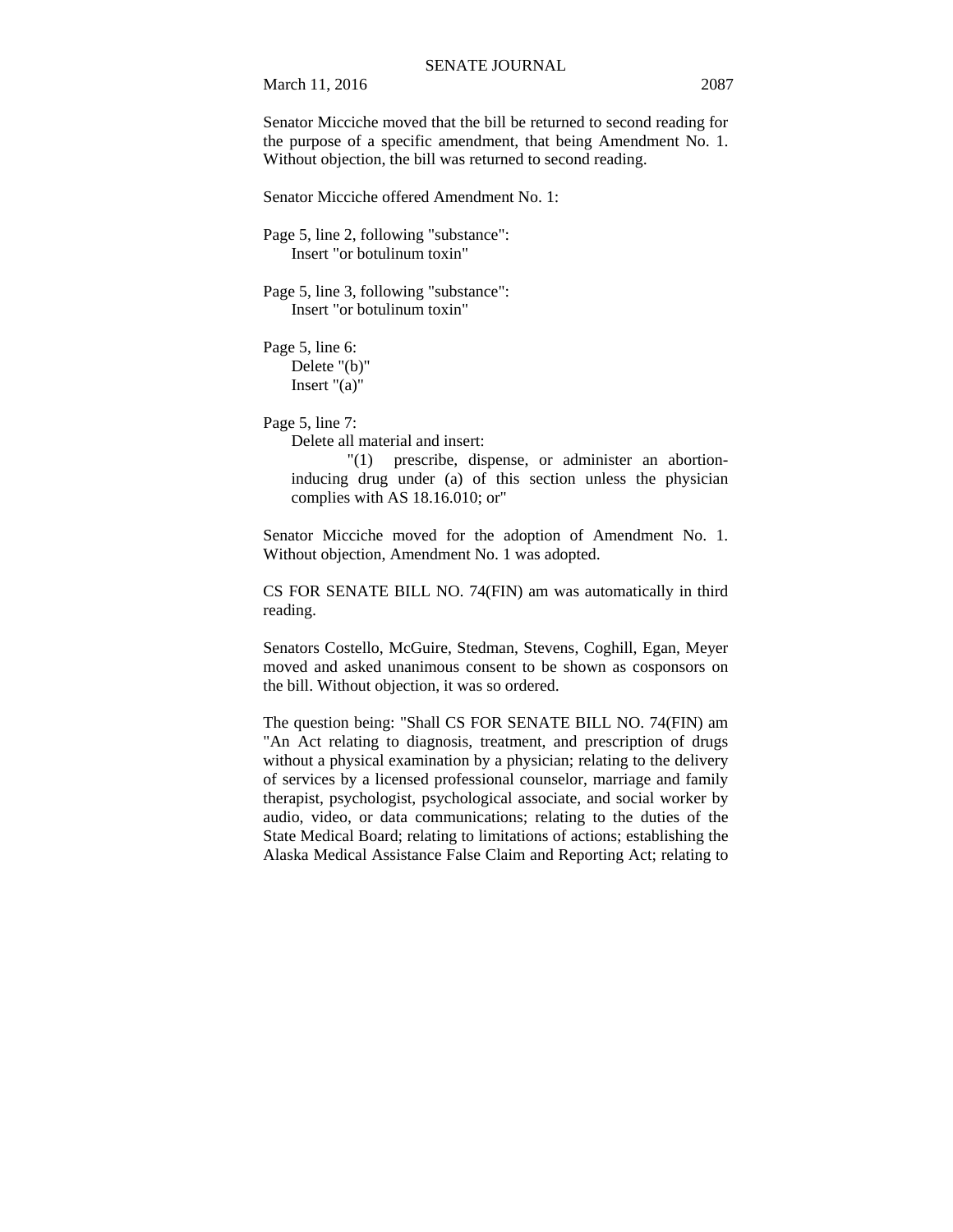medical assistance programs administered by the Department of Health and Social Services; relating to the controlled substance prescription database; relating to the duties of the Board of Pharmacy; relating to the duties of the Department of Commerce, Community, and Economic Development; relating to accounting for program receipts; relating to public record status of records related to the Alaska Medical Assistance False Claim and Reporting Act; establishing a telemedicine business registry; relating to competitive bidding for medical assistance products and services; relating to verification of eligibility for public assistance programs administered by the Department of Health and Social Services; relating to annual audits of state medical assistance providers; relating to reporting overpayments of medical assistance payments; establishing authority to assess civil penalties for violations of medical assistance program requirements; relating to seizure and forfeiture of property for medical assistance fraud; relating to the duties of the Department of Health and Social Services; establishing medical assistance demonstration projects; relating to Alaska Pioneers' Homes and Alaska Veterans' Homes; relating to the duties of the Department of Administration; relating to the Alaska Mental Health Trust Authority; relating to feasibility studies for the provision of specified state services; amending Rules 4, 5, 7, 12, 24, 26, 27, 41, 77, 79, 82, and 89, Alaska Rules of Civil Procedure, and Rule 37, Alaska Rules of Criminal Procedure; and providing for an effective date" pass the Senate?" The roll was taken with the following result:

CSSB 74(FIN) am Third Reading - Final Passage Effective Dates Court Rules

#### **YEAS: 19 NAYS: 0 EXCUSED: 1 ABSENT: 0**

Yeas: Bishop, Coghill, Costello, Dunleavy, Egan, Gardner, Giessel, Hoffman, Huggins, Kelly, MacKinnon, McGuire, Meyer, Micciche, Olson, Stedman, Stevens, Stoltze, Wielechowski

Excused: Ellis

and so, CS FOR SENATE BILL NO. 74(FIN) am passed the Senate.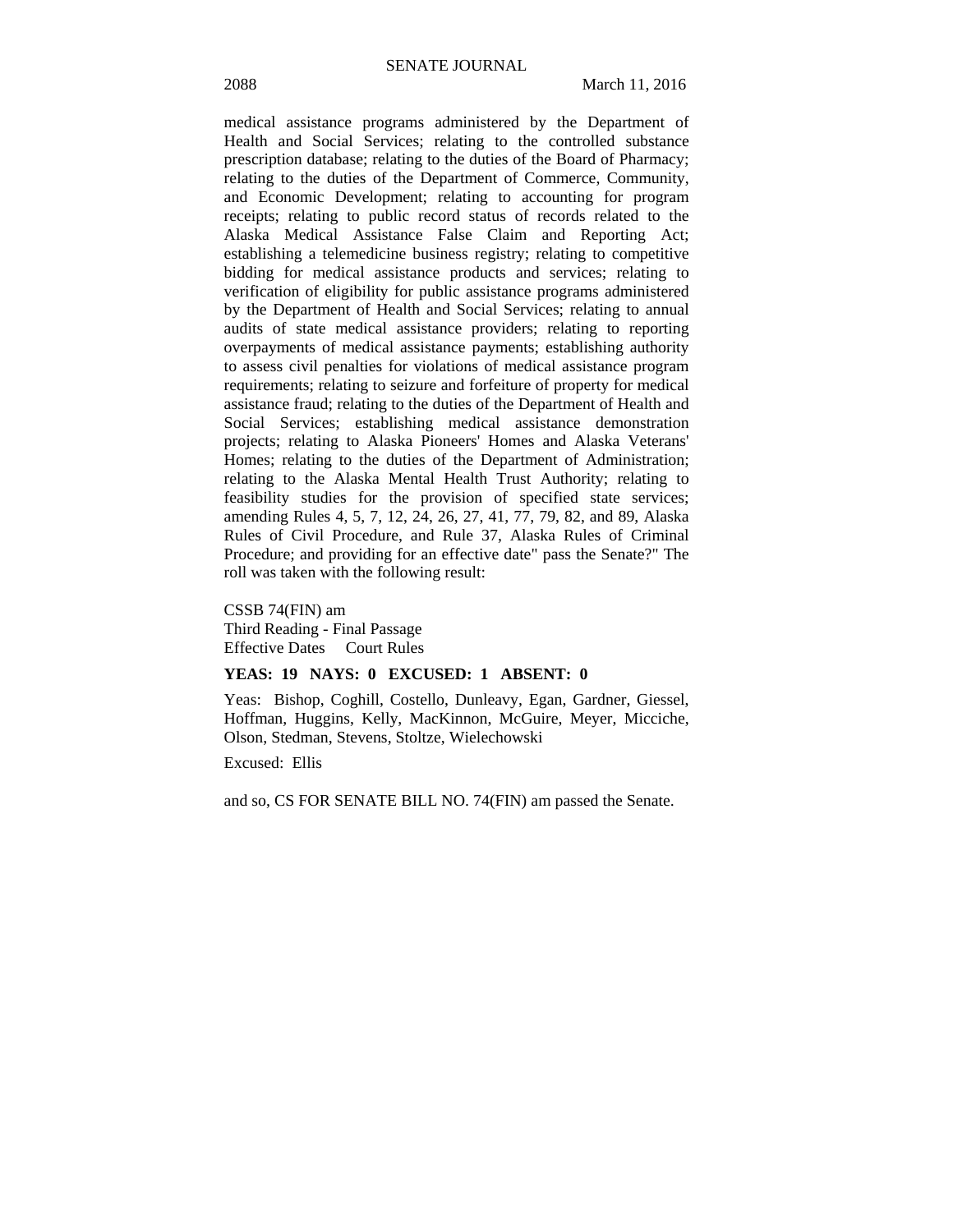Senator Coghill moved and asked unanimous consent that the vote on the passage of the bill be considered the vote on the Court Rule changes. Without objection, it was so ordered.

Senator Coghill moved and asked unanimous consent that the vote on the passage of the bill be considered the vote on the effective date clauses. Without objection, it was so ordered and the bill was referred to the Secretary for engrossment.

#### **Citations**

Honoring - Steve Heimel

Senator(s) Gardner, Meyer, Bishop, Coghill, Costello, Dunleavy, Egan, Ellis, Giessel, Hoffman, Huggins, Kelly, MacKinnon, McGuire, Micciche, Olson, Stedman, Stevens, Wielechowski Representative(s) Drummond, Gara

Honoring - Evangeline Cox

Representative(s) Chenault

Senator(s) Micciche, Meyer, Bishop, Coghill, Costello, Dunleavy, Egan, Ellis, Gardner, Giessel, Hoffman, Huggins, Kelly, MacKinnon, McGuire, Olson, Stedman, Stevens, Wielechowski

Honoring - The Spear Squadron Ranger Battalion of the Nepalese Army

Representative(s) Stutes

Senator(s) Stevens, Meyer, Bishop, Coghill, Costello, Dunleavy, Egan, Ellis, Gardner, Giessel, Hoffman, Huggins, Kelly, MacKinnon, McGuire, Micciche, Olson, Stedman, Wielechowski

In Memoriam - Austin Hunter Edenfield

Senator(s) Huggins, Meyer, Bishop, Coghill, Costello, Dunleavy, Egan, Ellis, Gardner, Giessel, Hoffman, Kelly, MacKinnon, McGuire, Micciche, Olson, Stedman, Stevens, Stoltze, Wielechowski Representative(s) Neuman

In Memoriam - Doctor Julius Rockwell Senator(s) Gardner, Meyer, Bishop, Coghill, Costello, Dunleavy, Egan, Ellis, Giessel, Hoffman, Huggins, Kelly, MacKinnon, McGuire, Micciche, Olson, Stedman, Stevens, Wielechowski Representative(s) Drummond, Josephson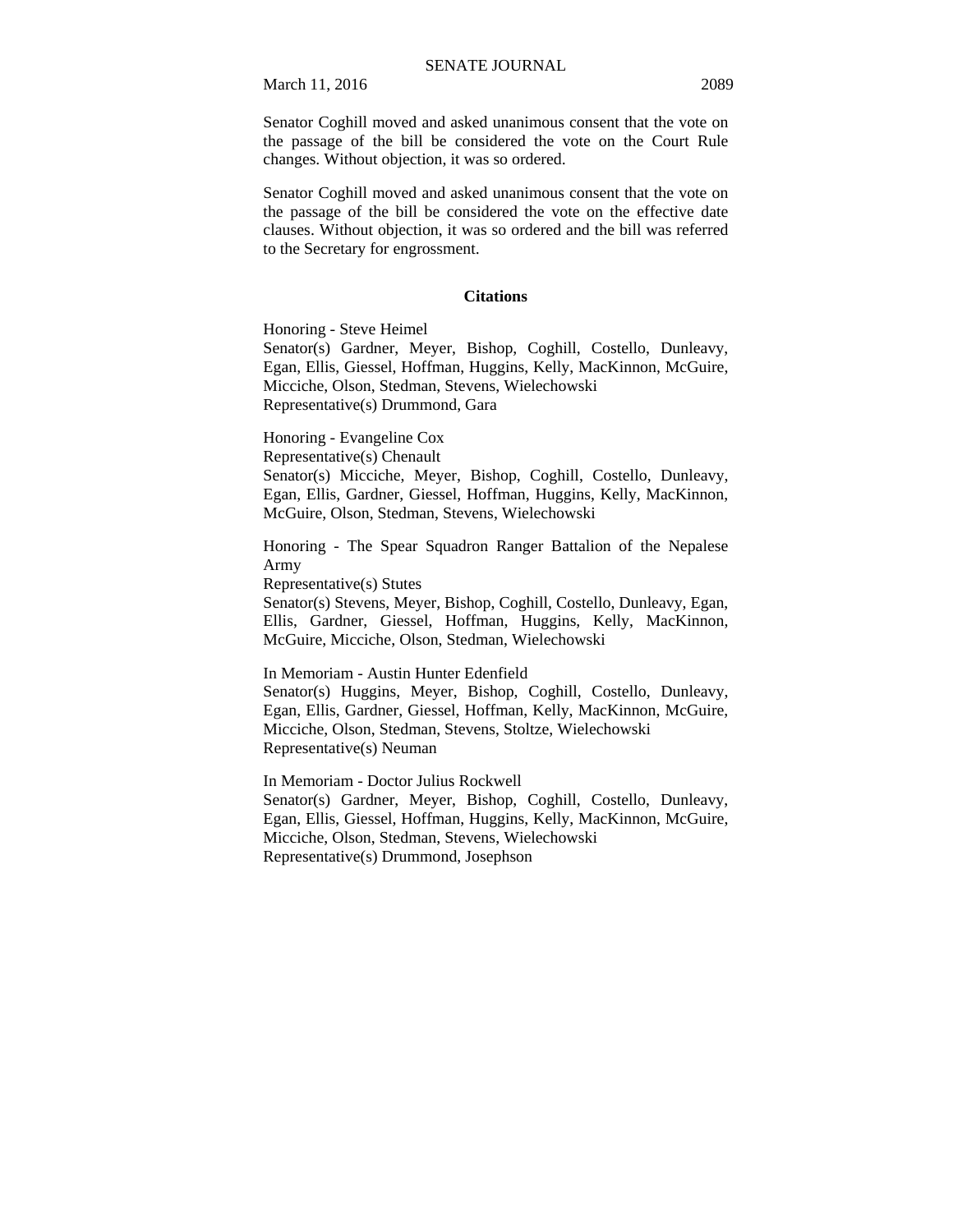In Memoriam - Doug Demarest

Senator(s) Gardner, Meyer, Bishop, Coghill, Costello, Dunleavy, Egan, Ellis, Giessel, Hoffman, Huggins, Kelly, MacKinnon, McGuire, Micciche, Olson, Stedman, Stevens, Wielechowski

In Memoriam - Dorothy Joan Burnett Henry Representative(s) Vazquez, Gara Senator(s) Costello, Ellis, Meyer, Bishop, Coghill, Dunleavy, Egan, Gardner, Giessel, Hoffman, Huggins, Kelly, MacKinnon, McGuire, Micciche, Olson, Stedman, Stevens, Stoltze, Wielechowski

In Memoriam - Ronald McMahan

Representative(s) Guttenberg

Senator(s) Coghill, Meyer, Bishop, Costello, Dunleavy, Egan, Ellis, Gardner, Giessel, Hoffman, Huggins, Kelly, MacKinnon, McGuire, Micciche, Olson, Stedman, Stevens, Stoltze, Wielechowski

In Memoriam - Charles Caldwell Hawley Representative(s) Hawker Senator(s) Giessel, Meyer, Bishop, Coghill, Costello, Dunleavy, Egan, Ellis, Gardner, Hoffman, Huggins, Kelly, MacKinnon, McGuire, Micciche, Olson, Stedman, Stevens, Stoltze, Wielechowski

Senator Coghill moved and asked unanimous consent that the citations be adopted. Without objection, the citations were adopted and referred to the Secretary for transmittal.

#### **Unfinished Business**

#### **SR 5**

Senator Coghill moved and asked unanimous consent to take up SENATE RESOLUTION NO. 5, which had been held on the Secretary's desk (page 2085). Without objection, the resolution was before the Senate on final passage.

The question being: "Shall SENATE RESOLUTION NO. 5 Opposing the recent decisions of the Obama Administration to cancel future lease sales in the Chukchi and Beaufort Seas; urging the United States Department of the Interior to continue including the Chukchi Sea and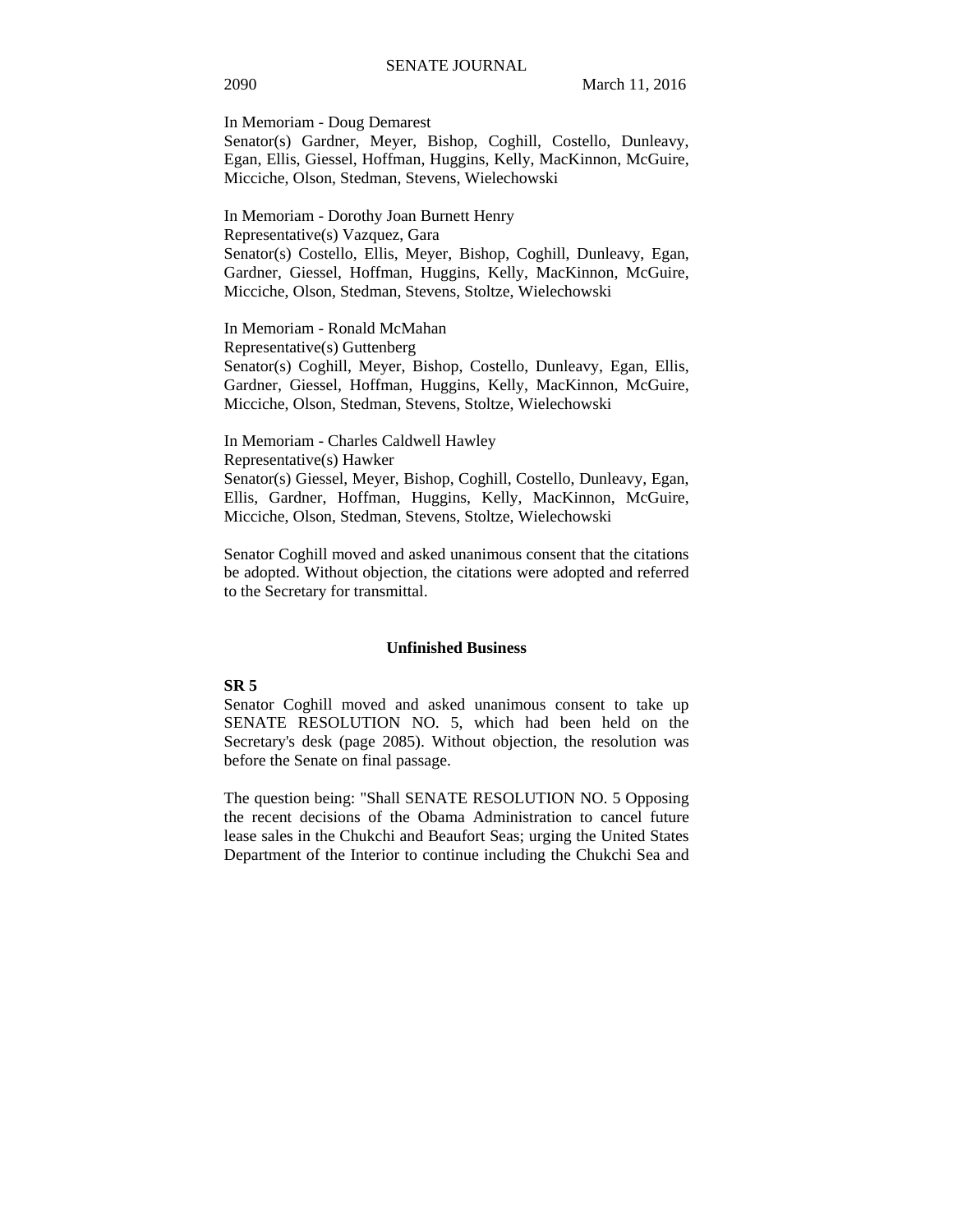March 11, 2016 2091

Beaufort Sea lease sales in the 2017-2022 Outer Continental Shelf Oil and Gas Leasing Program; and urging the Obama Administration to support ongoing efforts to develop offshore oil and gas in the Arctic Outer Continental Shelf responsibly and to acknowledge the support of Alaskans, pass the Senate?" The roll was taken with the following result:

SR 5 Final Passage

#### **YEAS: 19 NAYS: 0 EXCUSED: 1 ABSENT: 0**

Yeas: Bishop, Coghill, Costello, Dunleavy, Egan, Gardner, Giessel, Hoffman, Huggins, Kelly, MacKinnon, McGuire, Meyer, Micciche, Olson, Stedman, Stevens, Stoltze, Wielechowski

Excused: Ellis

and so, SENATE RESOLUTION NO. 5 passed the Senate and was referred to the Secretary for engrossment and enrollment.

#### **SB 127**

The reconsideration on SENATE BILL NO. 127 "An Act relating to actions by insurers based on credit history or insurance score; and providing for an exception to consideration by an insurer of credit history or insurance score" was not taken up this legislative day and the bill was referred to the Secretary for engrossment.

#### **Announcements**

Announcements are at the end of the journal.

#### **Engrossment**

#### **SB 74**

CS FOR SENATE BILL NO. 74(FIN) am "An Act relating to diagnosis, treatment, and prescription of drugs without a physical examination by a physician; relating to the delivery of services by a licensed professional counselor, marriage and family therapist,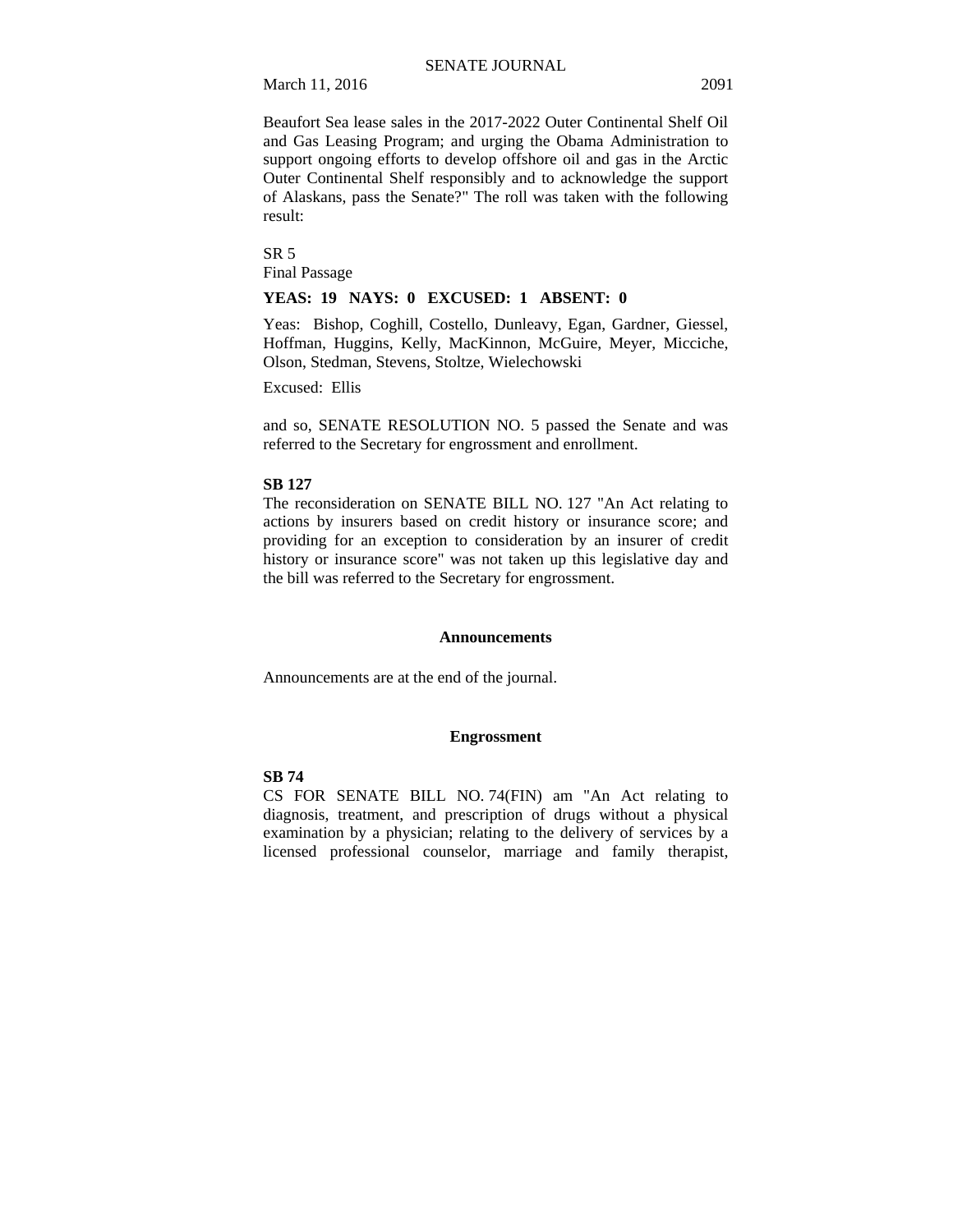psychologist, psychological associate, and social worker by audio, video, or data communications; relating to the duties of the State Medical Board; relating to limitations of actions; establishing the Alaska Medical Assistance False Claim and Reporting Act; relating to medical assistance programs administered by the Department of Health and Social Services; relating to the controlled substance prescription database; relating to the duties of the Board of Pharmacy; relating to the duties of the Department of Commerce, Community, and Economic Development; relating to accounting for program receipts; relating to public record status of records related to the Alaska Medical Assistance False Claim and Reporting Act; establishing a telemedicine business registry; relating to competitive bidding for medical assistance products and services; relating to verification of eligibility for public assistance programs administered by the Department of Health and Social Services; relating to annual audits of state medical assistance providers; relating to reporting overpayments of medical assistance payments; establishing authority to assess civil penalties for violations of medical assistance program requirements; relating to seizure and forfeiture of property for medical assistance fraud; relating to the duties of the Department of Health and Social Services; establishing medical assistance demonstration projects; relating to Alaska Pioneers' Homes and Alaska Veterans' Homes; relating to the duties of the Department of Administration; relating to the Alaska Mental Health Trust Authority; relating to feasibility studies for the provision of specified state services; amending Rules 4, 5, 7, 12, 24, 26, 27, 41, 77, 79, 82, and 89, Alaska Rules of Civil Procedure, and Rule 37, Alaska Rules of Criminal Procedure; and providing for an effective date" was engrossed, signed by the President and Secretary and transmitted to the House for consideration.

#### **SB 127**

SENATE BILL NO. 127 "An Act relating to actions by insurers based on credit history or insurance score; and providing for an exception to consideration by an insurer of credit history or insurance score" was engrossed, signed by the President and Secretary and transmitted to the House for consideration.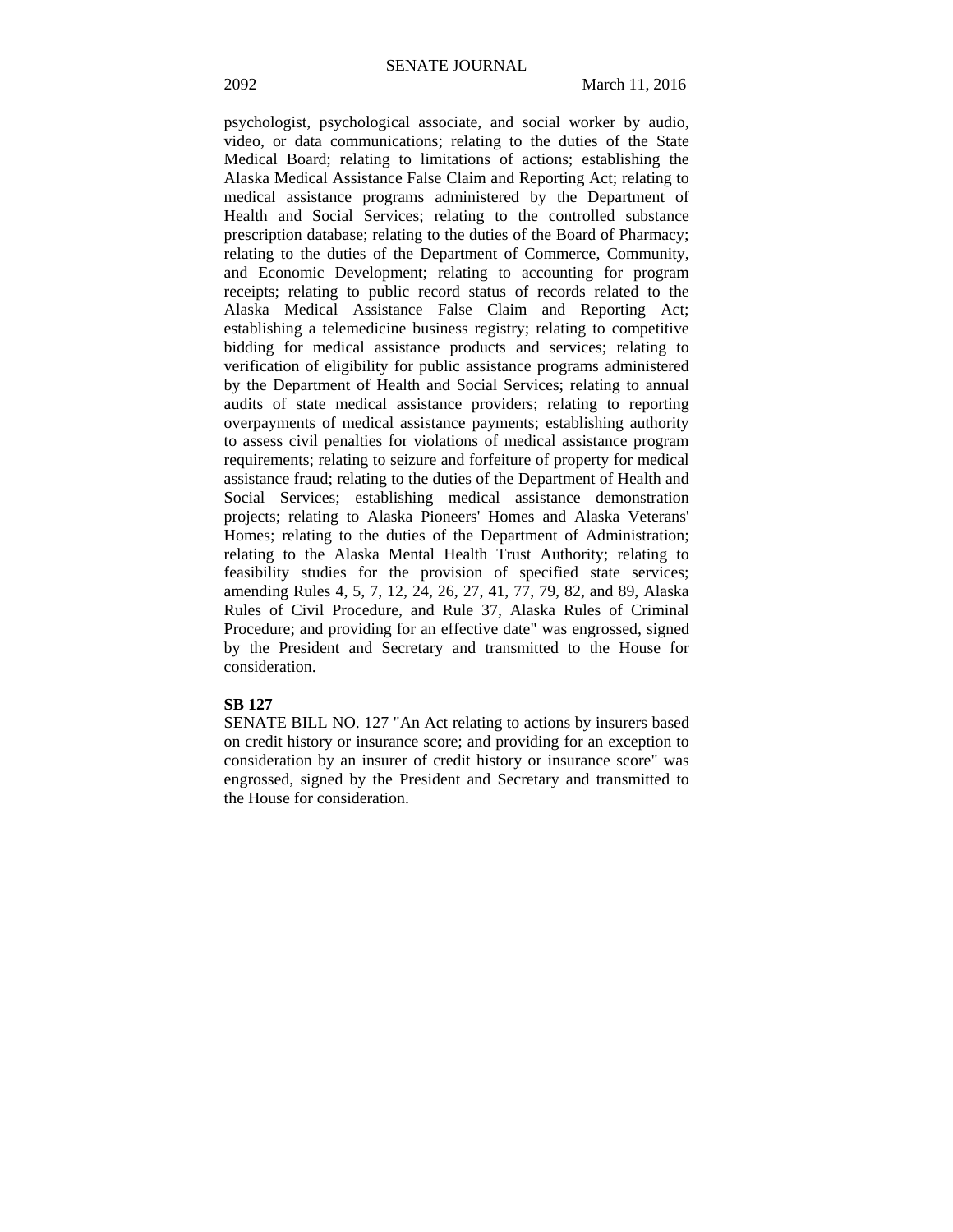#### **Enrollment**

## **SB 23**

HOUSE CS FOR CS FOR SENATE BILL NO. 23(JUD) "An Act relating to the practice of pharmacy; relating to the dispensing of opioid overdose drugs by a pharmacist; relating to opioid overdose drugs and to immunity for prescribing, providing, or administering opioid overdose drugs; and providing for an effective date" was enrolled, signed by the President and Secretary, Speaker and Chief Clerk and the engrossed and enrolled copies transmitted to the Office of the Governor at 8:39 a.m., March 11, 2016.

Memorandum from the Division of Legal and Research Services, Legislative Affairs Agency, reporting the following manifest errors in HOUSE CS FOR CS FOR SENATE BILL NO. 23(JUD), which have been corrected in enrolling:

- Page 3, line 14: Delete the first occurrence of "and" Insert "[AND]"
- Page 4, line 17, following "or": Insert "in"
- Page 5, line 12, following "or": Insert "in"

### **Adjournment**

Senator Coghill moved and asked unanimous consent that the Senate stand in adjournment until 2:00 p.m., March 12, 2016. Without objection, the Senate adjourned at 11:55 a.m.

> Liz Clark Secretary of the Senate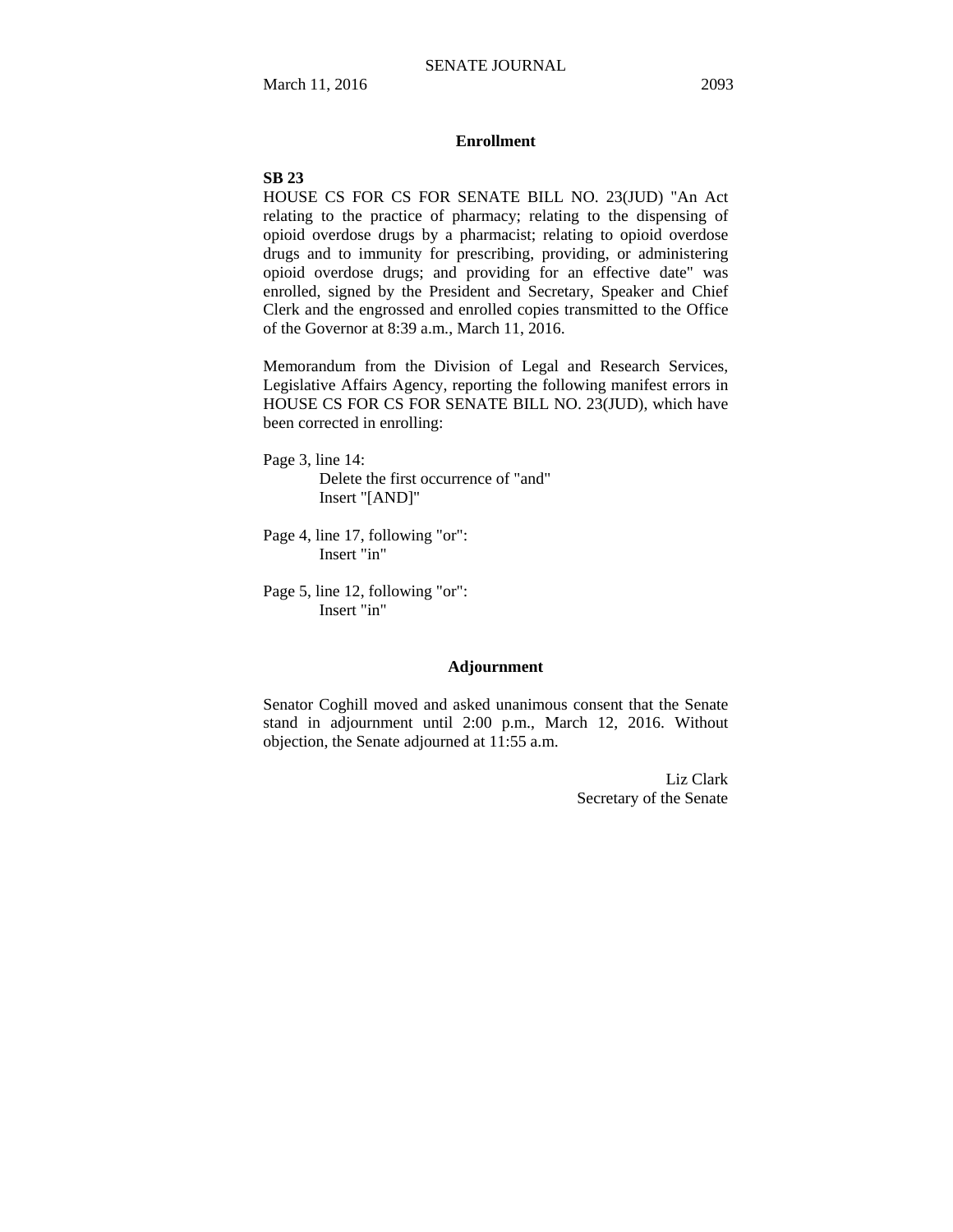#### **Announcements**

Americans with Disabilities Act Notice - Persons with disabilities who require special accommodation or alternative communication formats to access committee meetings may contact the appropriate committee office or the Legislative Information Office in their community. Reasonable advance notice is needed to accommodate the request. For further information, call the ADA Coordinator at 465-3854 Voice/465-4980 TDD.

## **STANDING COMMITTEES**

# **COMMUNITY & REGIONAL AFFAIRS**

| <b>Mar 15</b> | <b>Tuesday</b><br>No Meeting Scheduled  | Beltz 105 (tsbldg) | 3:30 PM   |
|---------------|-----------------------------------------|--------------------|-----------|
| <b>Mar 17</b> | <b>Thursday</b><br>No Meeting Scheduled | Beltz 105 (tsbldg) | $3:30$ PM |
|               |                                         |                    |           |

## **EDUCATION**

|        | <b>Mar 15</b> | Tuesday                                                | <b>Butrovich 205</b> | 3:30 PM |
|--------|---------------|--------------------------------------------------------|----------------------|---------|
|        |               | $\pm$ SB 191 LIMIT ABORTION SERV. PROVIDERS IN SCHOOLS |                      |         |
|        |               | -- Testimony <invitation only=""> --</invitation>      |                      |         |
| $+$    |               | Bills Previously Heard/Scheduled                       |                      |         |
|        |               |                                                        |                      |         |
| Mor 17 |               | Thuredov                                               | <b>Rutrovich 205</b> | 3.30 PM |

**Mar 17 Thursday Butrovich 205 3:30 PM**  + Bills Previously Heard/Scheduled ----------------------------------------

#### **FINANCE**

| Mar 11 Friday |                                           | <b>Senate Finance 532</b>                         | 9:00 AM |
|---------------|-------------------------------------------|---------------------------------------------------|---------|
|               |                                           | $\pm$ SB 139 APPROP: OPERATING BUDGET/LOANS/FUNDS |         |
|               | $\pm$ SB 140 APPROP: MENTAL HEALTH BUDGET |                                                   |         |
|               |                                           | $\pm$ HB 256 APPROP: OPERATING BUDGET/LOANS/FUNDS |         |
|               | $+=$ HB 257 APPROP: MENTAL HEALTH BUDGET  |                                                   |         |
| $+$ $-$       | <b>Bills Previously Heard/Scheduled</b>   |                                                   |         |

<sup>+</sup> indicates teleconference

<sup>=</sup> indicates bill previously heard/scheduled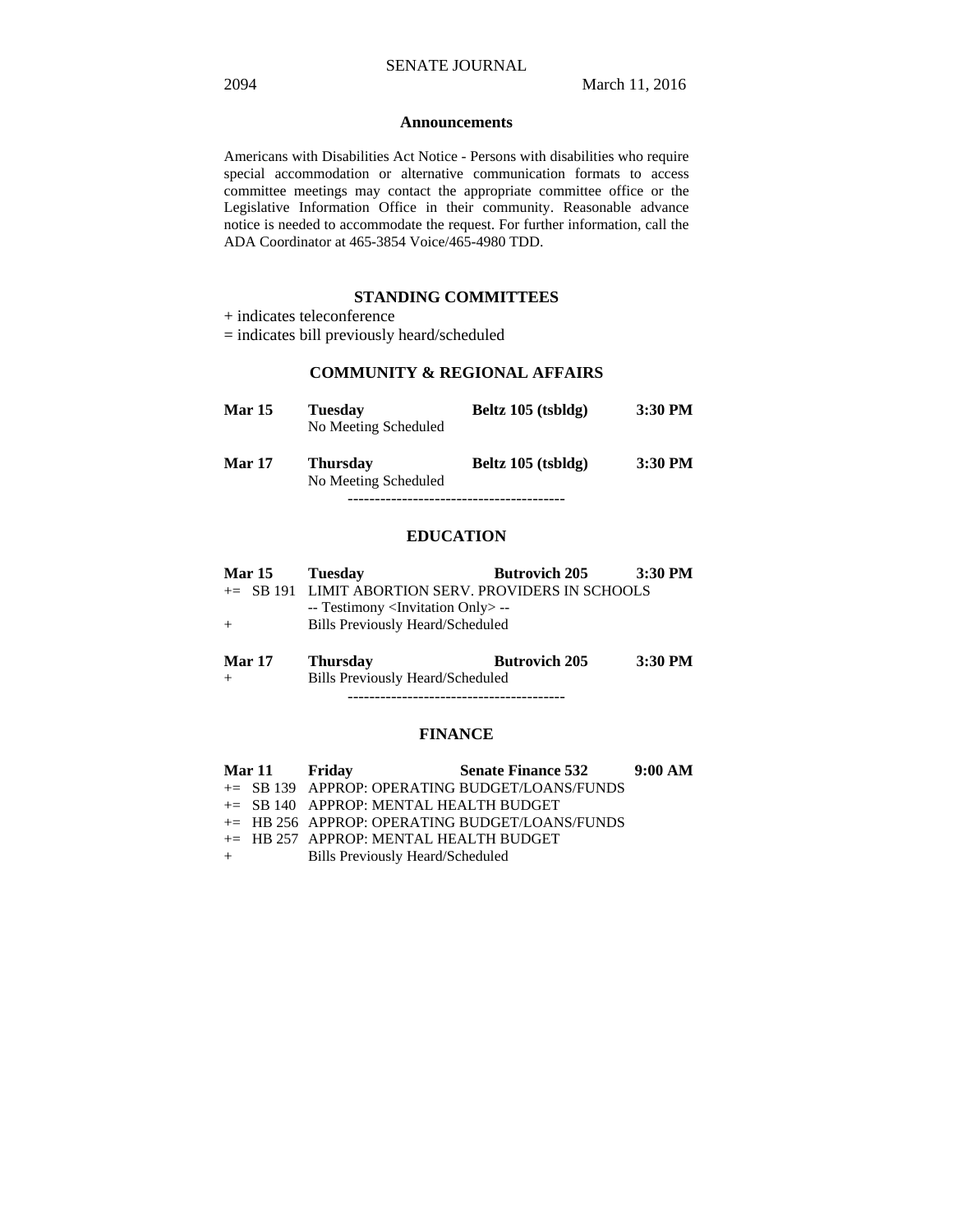# SENATE JOURNAL

# **FINANCE (continued)**

| Mar 14           | <b>Monday</b>                           | <b>Senate Finance 532</b>                  | 9:00 AM |
|------------------|-----------------------------------------|--------------------------------------------|---------|
| $+=$ SB 56       |                                         | MUNI ENERGY IMPROVEMNT ASSESSMNTS/BONDS    |         |
| SB 1<br>$+$      | <b>REGULATION OF SMOKING</b>            |                                            |         |
|                  | -- Public Testimony --                  |                                            |         |
| $^{+}$           | <b>Bills Previously Heard/Scheduled</b> |                                            |         |
|                  |                                         |                                            |         |
| <b>Mar 15</b>    | <b>Tuesday</b>                          | <b>Senate Finance 532</b>                  | 9:00 AM |
| SB 145<br>$+$    |                                         | DAY CARE ASSISTANCE & CHILD CARE GRANTS    |         |
|                  | -- Public Testimony --                  |                                            |         |
| SB 147<br>$+$    | SENIOR BENEFITS PROG. ELIGIBILITY       |                                            |         |
|                  | -- Public Testimony --                  |                                            |         |
| $^{+}$           | <b>Bills Previously Heard/Scheduled</b> |                                            |         |
|                  |                                         |                                            |         |
| <b>Mar 16</b>    | Wednesday                               | <b>Senate Finance 532</b>                  | 9:00 AM |
| SB 69<br>$+$     |                                         | BD OF CHIROPRACTIC EXAMINERS; PRACTICE     |         |
|                  | -- Public Testimony --                  |                                            |         |
| SB 124<br>$^{+}$ |                                         | EXTEND SUNSET ON AK COMMISSION ON AGING    |         |
|                  | -- Public Testimony --                  |                                            |         |
| SB 196<br>$^{+}$ |                                         | POWER COST EQ FUND: RESERVE ACCT; DIVIDEND |         |
|                  | -- Public Testimony --                  |                                            |         |
| $^{+}$           | <b>Bills Previously Heard/Scheduled</b> |                                            |         |
|                  |                                         |                                            |         |
| <b>Mar 16</b>    | Wednesday                               | <b>Senate Finance 532</b>                  | 1:30 PM |
| $+$              | Alaska Enterprise Agency Analysis:      |                                            |         |
|                  | Alaska Industrial Development and       |                                            |         |
|                  | <b>Export Authority</b>                 |                                            |         |
|                  | Alaska Energy Authority                 |                                            |         |
| $^{+}$           | <b>Bills Previously Heard/Scheduled</b> |                                            |         |
|                  |                                         |                                            |         |
| <b>Mar 17</b>    | <b>Thursday</b>                         | <b>Senate Finance 532</b>                  | 9:00 AM |
| SB 101<br>$+$    |                                         | STATE PARKS FEES & SALES OF MERCHANDISE    |         |
|                  | -- Public Testimony --                  |                                            |         |
| SB 170<br>$+$    | DNR FEES FOR GEOLOGICAL SERVICES        |                                            |         |
|                  | -- Public Testimony --                  |                                            |         |
| $+$              | <b>Bills Previously Heard/Scheduled</b> |                                            |         |
|                  |                                         |                                            |         |
| Mar 17           | <b>Thursday</b>                         | <b>Senate Finance 532</b>                  | 1:30 PM |
| $+$              | Alaska Enterprise Agency Analysis:      |                                            |         |
|                  | Alaska Housing Finance Corporation      |                                            |         |
|                  | Alaska Aerospace Corporation            |                                            |         |
| $+$              | <b>Bills Previously Heard/Scheduled</b> |                                            |         |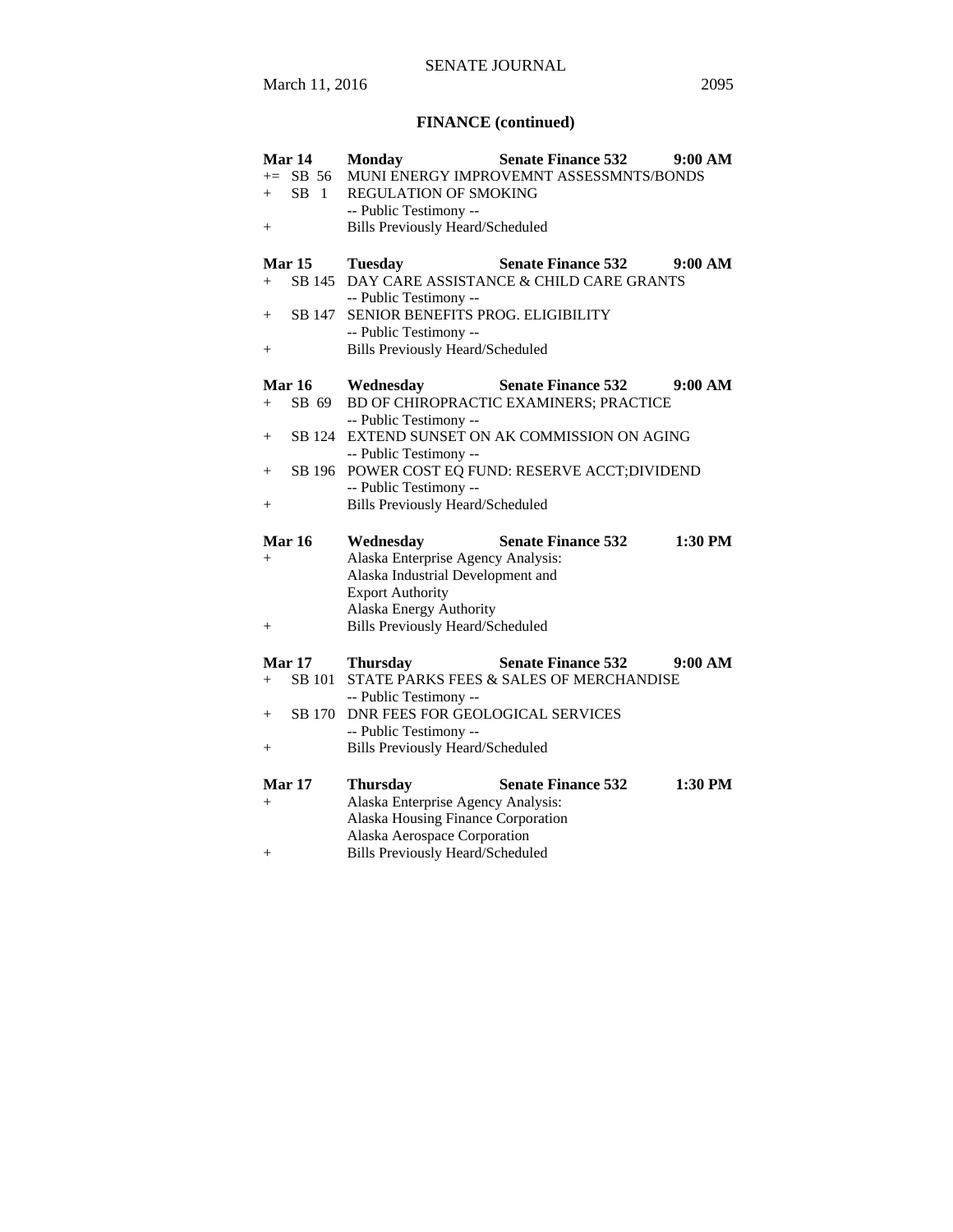# **FINANCE (continued)**

| Mar 18 | Friday | <b>Senate Finance 532</b>               | 9:00 AM |
|--------|--------|-----------------------------------------|---------|
| $^{+}$ |        | <b>Bills Previously Heard/Scheduled</b> |         |
|        |        |                                         |         |

# **HEALTH & SOCIAL SERVICES**

| Mar 11        | Friday<br>No Meeting Scheduled        | <b>Butrovich 205</b> | 1:30 PM |
|---------------|---------------------------------------|----------------------|---------|
| Mar 14        | <b>Monday</b><br>No Meeting Scheduled | <b>Butrovich 205</b> | 1:30 PM |
| <b>Mar 16</b> | Wednesdav<br>No Meeting Scheduled     | <b>Butrovich 205</b> | 1:30 PM |
| Mar 18        | Friday<br>No Meeting Scheduled        | <b>Butrovich 205</b> | 1:30 PM |
|               |                                       |                      |         |

# **JUDICIARY**

| Mar 11        | Friday                                            | Beltz 105 (tsbldg)                                   | 1:30 PM   |
|---------------|---------------------------------------------------|------------------------------------------------------|-----------|
|               | No Meeting Scheduled                              |                                                      |           |
| Mar 11        | Friday                                            | Beltz 105 (tsbldg)                                   | $2:00$ PM |
|               | Uniform Rule 23 Waived                            |                                                      |           |
| $\pm$ SB 91   |                                                   | <b>OMNIBUS CRIM LAW &amp; PROCEDURE; CORRECTIONS</b> |           |
|               | -- Testimony <invitation only=""> --</invitation> |                                                      |           |
| <b>Mar 14</b> | Monday                                            | Beltz 105 (tsbldg)                                   | 1:30 PM   |
| $^{+}$        | Presentation by Alaska's Council on Domestic      |                                                      |           |
|               | Violence & Sexual Assault                         |                                                      |           |
| $+$           | Key Results from the 2015 Alaska Victimization    |                                                      |           |
|               | Survey                                            |                                                      |           |
|               | Presented by Dr. Andre Rosay                      |                                                      |           |
| $+$           | <b>Bills Previously Heard/Scheduled</b>           |                                                      |           |
| <b>Mar 16</b> | Wednesday                                         | Beltz 105 (tsbldg)                                   | 1:30 PM   |
|               | $\pm$ SB 112 ADOPTION OF CHILD IN STATE CUSTODY   |                                                      |           |

+ Bills Previously Heard/Scheduled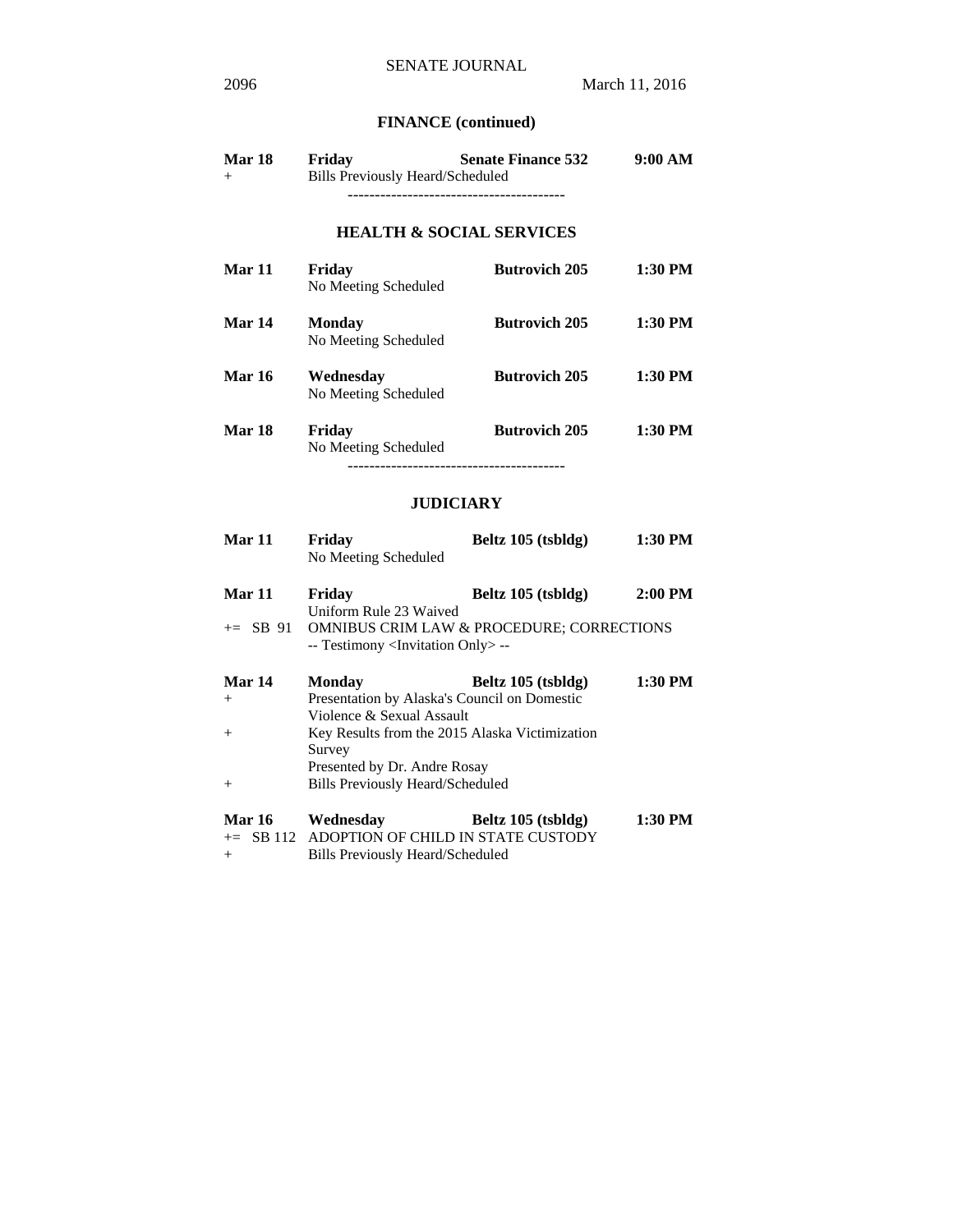# **JUDICIARY (continued)**

| $^{+}$                            | Friday<br><b>Bills Previously Heard/Scheduled</b>                                                                                                                                                                                                                                                                                                                                                                                                                           | Beltz 105 (tsbldg)                                                                                                    | $1:30$ PM |
|-----------------------------------|-----------------------------------------------------------------------------------------------------------------------------------------------------------------------------------------------------------------------------------------------------------------------------------------------------------------------------------------------------------------------------------------------------------------------------------------------------------------------------|-----------------------------------------------------------------------------------------------------------------------|-----------|
|                                   |                                                                                                                                                                                                                                                                                                                                                                                                                                                                             | <b>LABOR &amp; COMMERCE</b>                                                                                           |           |
| <b>Mar 15</b><br>$^{+}$<br>$+$    | <b>Tuesday</b><br>Presentation:<br>"Economic Impacts of Alaska Fiscal Options -<br>Institute of Social & Economic Research<br><b>Bills Previously Heard/Scheduled</b><br>-- Public Testimony --                                                                                                                                                                                                                                                                             | Beltz 105 (tsbldg)<br>Draft Conclusions" by Professor Gunnar Knapp                                                    | $1:30$ PM |
| <b>Mar 17</b><br>$^{+}$<br>$^{+}$ | <b>Thursday</b><br><b>Confirmation Hearings:</b><br><b>Board of Dental Examiners</b><br>Board of Examiners in Optometry<br>Board of Marital and Family Therapy<br>Board of Massage Therapists<br><b>Board of Nursing</b><br><b>Board of Pharmacy</b><br>Board of Public Accountancy<br>Board of Registration Architects, Engineers<br>& Land Surveyors<br><b>Board of Social Work Examiners</b><br>Board of Veterinary Examiners<br><b>Bills Previously Heard/Scheduled</b> | Beltz 105 (tsbldg)<br>Board of Psychologists & Psychological Examiners<br>Fisherman's Fund Advisory & Appeals Council | $1:30$ PM |

# **RESOURCES**

| <b>Mar 11</b> | Friday                                               | <b>Butrovich 205</b> | 3:30 PM |
|---------------|------------------------------------------------------|----------------------|---------|
|               | -- MEETING CANCELED --                               |                      |         |
|               | Confirmation on Governor's Appointees Continued:     |                      |         |
|               | Board of Fisheries: Al Cain, Robert Ruffner          |                      |         |
|               | -- Public Testimony on Appointees --                 |                      |         |
|               | <above agenda="" from="" item="" removed=""></above> |                      |         |
| $+$           | <b>Bills Previously Heard/Scheduled</b>              |                      |         |
|               | += SB 172 FISH/SHELLFISH HATCHERY/ENHANCE. PROJECTS  |                      |         |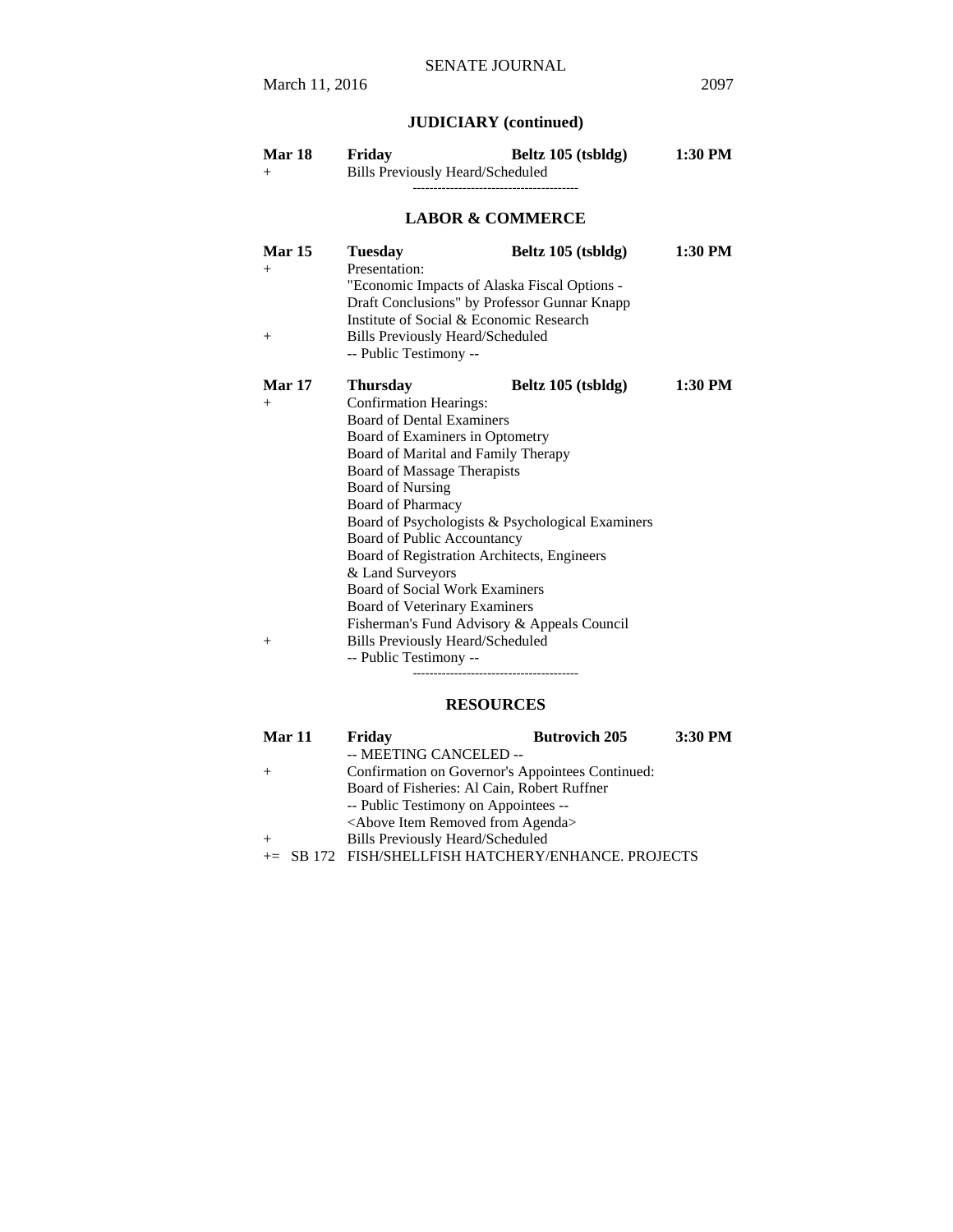# **RESOURCES (continued)**

| Mar 14        | <b>Monday</b>                                       | <b>Butrovich 205</b> | 3:30 PM |
|---------------|-----------------------------------------------------|----------------------|---------|
| $+$           | Overview: Alaska Oil and Gas Conservation           |                      |         |
|               | Commission                                          |                      |         |
|               | Cathy Foerster, Commissioner                        |                      |         |
|               | -- Testimony <invitation only=""> --</invitation>   |                      |         |
|               | += SB 163 NATL. RES. WATER NOMINATION/DESIGNATION   |                      |         |
|               | -- Testimony <invitation only=""> --</invitation>   |                      |         |
| $+$           | <b>Bills Previously Heard/Scheduled</b>             |                      |         |
|               |                                                     |                      |         |
| <b>Mar 16</b> | Wednesday                                           | <b>Butrovich 205</b> | 3:30 PM |
|               | += SB 172 FISH/SHELLFISH HATCHERY/ENHANCE. PROJECTS |                      |         |
|               | -- Public Testimony --                              |                      |         |
|               | $+=$ SB 163 NATL. RES. WATER NOMINATION/DESIGNATION |                      |         |
|               | -- Public Testimony --                              |                      |         |
| $+$           | Bills Previously Heard/Scheduled                    |                      |         |
|               |                                                     |                      |         |
| Mar 18        | Friday                                              | <b>Butrovich 205</b> | 3:30 PM |
| $+$           | Overview: Bureau of Land Management Resource        |                      |         |
|               | Management Plans for Alaska                         |                      |         |
|               | -- Testimony <invitation only=""> --</invitation>   |                      |         |
| $^{+}$        | <b>Bills Previously Heard/Scheduled</b>             |                      |         |

----------------------------------------

# **STATE AFFAIRS**

|     | <b>Mar 15</b> | <b>Tuesday</b>                                     | <b>Butrovich 205</b> | 9:00 AM |
|-----|---------------|----------------------------------------------------|----------------------|---------|
| $+$ |               | SCR 16 SPECIAL SESSION TO BE HELD ON ROAD SYSTEM   |                      |         |
|     |               | -- Initial Presentation Only --                    |                      |         |
|     |               | += SB 114 PERM FUND: EARNINGS, DEPOSITS, ACCOUNTS  |                      |         |
|     |               | += SB 128 PERM. FUND:DEPOSITS:DIVIDEND:EARNINGS    |                      |         |
| $+$ |               | <b>Bills Previously Heard/Scheduled</b>            |                      |         |
|     |               |                                                    |                      |         |
|     |               |                                                    |                      |         |
|     | <b>Mar 17</b> | <b>Thursday</b>                                    | <b>Butrovich 205</b> | 8:30 AM |
|     |               | $+=$ S.IR 1 CONST AM: GUARANTEE PERM FUND DIVIDEND |                      |         |
|     |               | += SB 114 PERM FUND: EARNINGS, DEPOSITS, ACCOUNTS  |                      |         |
|     | $+=$ SB 128   | PERM. FUND:DEPOSITS;DIVIDEND;EARNINGS              |                      |         |
| $+$ |               | SB 144 RELOCATION ASSISTANCE FOR FED. PROJ/PROG    |                      |         |
|     |               | -- Public Testimony --                             |                      |         |

----------------------------------------